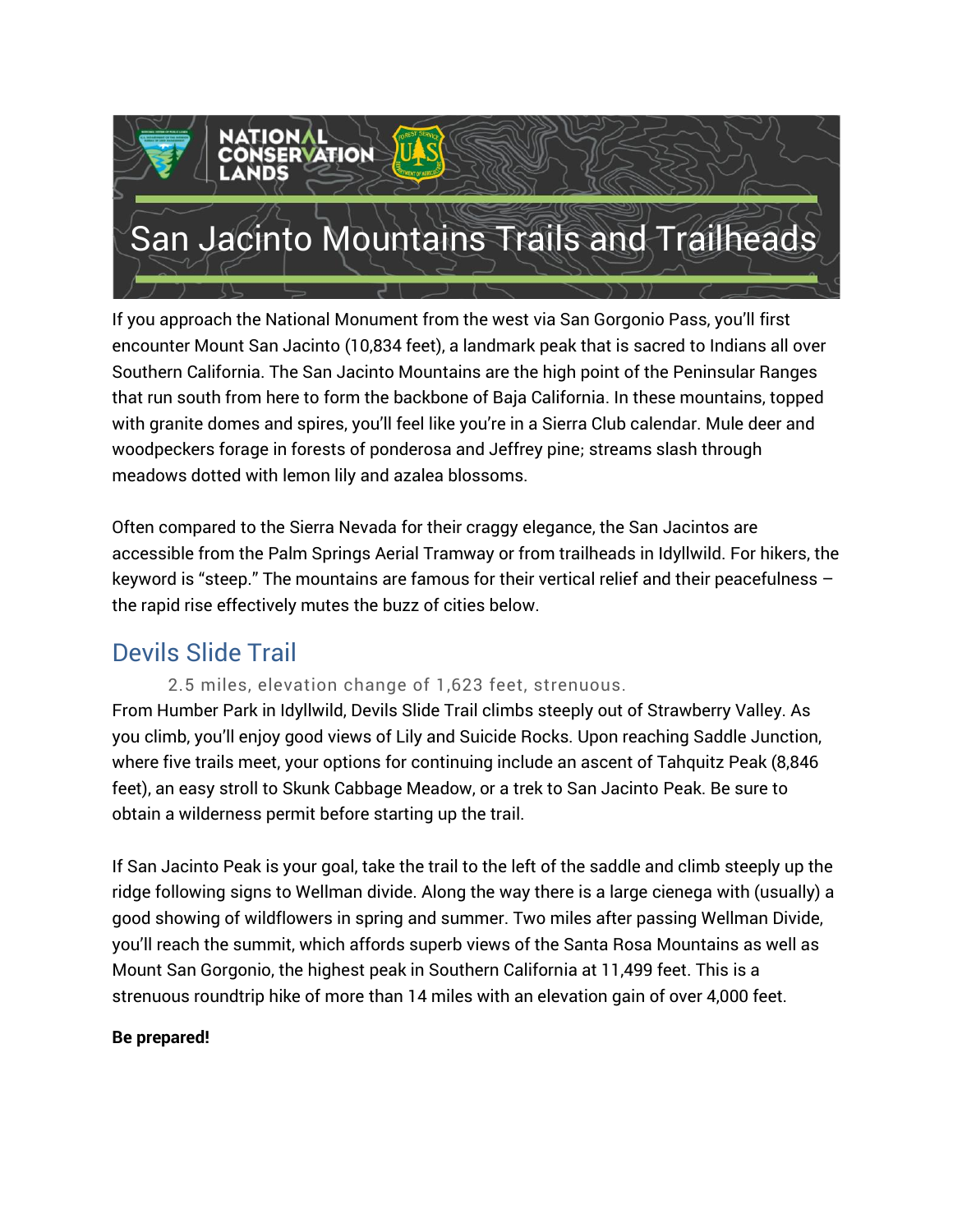# Tramway to San Jacinto Peak

#### 5.5 miles, elevation change of 2,455 feet, strenuous.

The easiest and most popular hike to the peak begins at the Mountain Station of the Palm Springs Aerial Tramway. Leaving the Tram, descend into Long Valley and self-register for a Wilderness permit at the Mount San Jacinto State Park ranger station. Past the ranger station the trail traverses the tree-covered flanks of Long Valley Creek until reaching the broad grassy meadow of Round Valley. Deer are plentiful and relatively tame if you keep your distance.

Round Valley has numerous campsites for overnight hikers. Be sure to obtain a permit for camping before leaving the ranger station (reservations are a good idea, but not required). You'll quickly discover that the trail from Round Valley to Wellman Divide is the steepest part of the hike, but this section is only one mile long. From here follow the clearly signed trail to the peak. This approach is easier than the hike from Idyllwild, but is still strenuous with an 11mile roundtrip and elevation gain of about 2,500 feet.

# Long Valley Loop Trail

#### 1.2 miles, elevation change of 138 feet, easy.

For an aerial view of Palm Springs and other desert cities without boarding an airplane, try the Long Valley Loop. This short, easy hike circles Long Valley and includes overlooks of the Coachella Valley, with views as far as the Salton Sea.

From the Tram's Mountain Station, descend into Long Valley via the concrete path. The trail (to your left) that begins where the concrete ends is clearly signed. Most years, visitors enjoy abundant wildflowers and birdlife as they walk alongside Long Valley Creek, which flows in springs and early summer.

### Pacific Crest National Scenic Trail

The San Jacinto Mountains portion of the Pacific Crest National Scenic Trail (PCT) has been called the most diverse of all the segments. The entire 2,600 mile trail stretches from Mexico to Canada. From the high point in this section, hikers going north descend some 7,000 feet in about 20 miles, passing through varied terrain from pine forest to desert scrub. Hikers who decide to take on the entire 57 mile San Jacinto leg of the PCT will need to consult a quidebook to navigate the sometimes confusing network of trails  $-$  it's not a straight shot. Finding water along the way is also a challenge, so long distance hikers are advised to carry a minimum of four liters of water to start, and plan to replenish at a spring or a water source off the trail.